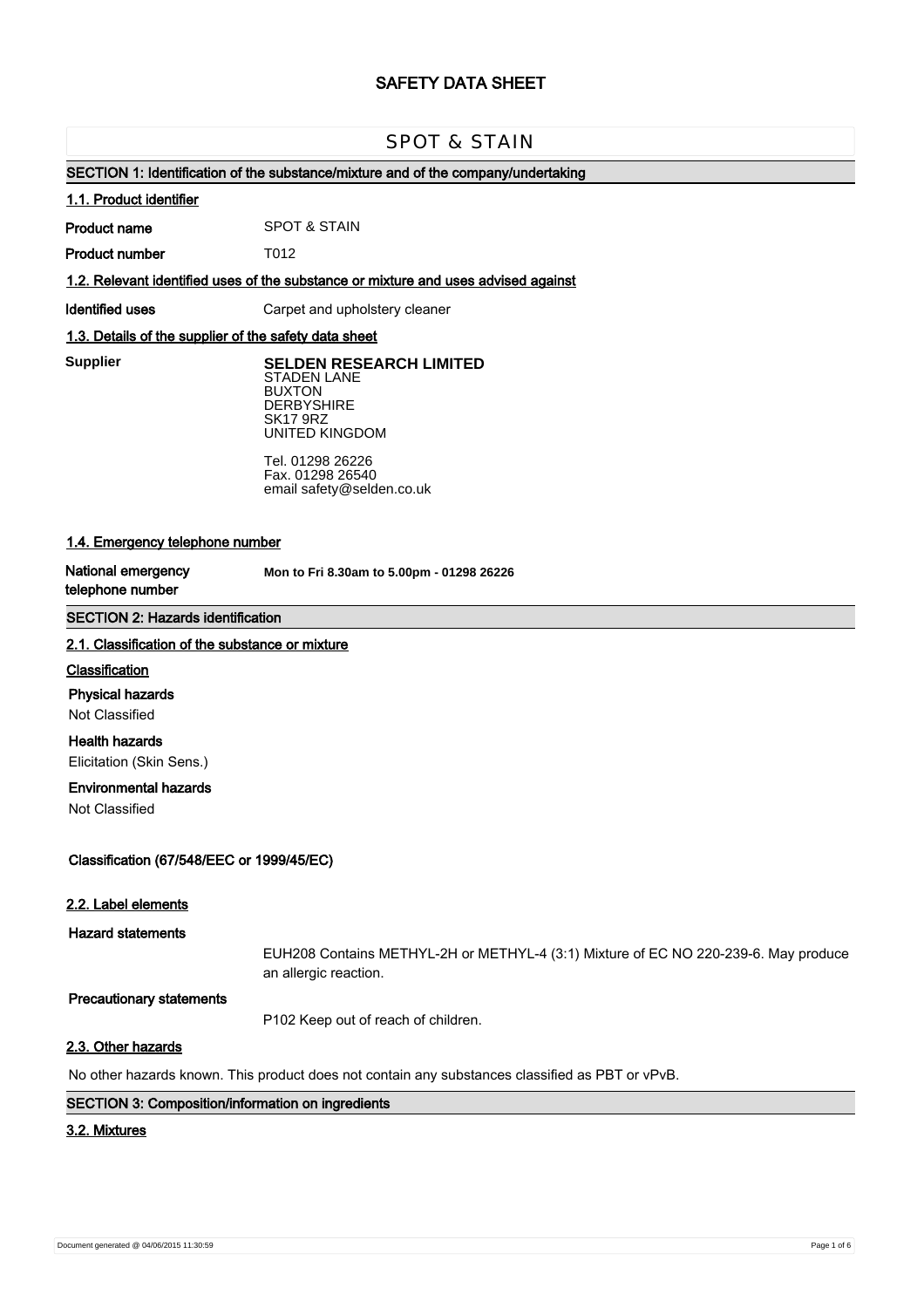# SPOT & STAIN

# **3-Methoxy-3-Methyl-1-Butanol 1-5%**

**CAS number:** 56539-66-3 **EC number:** 260-252-4

#### **Classification Classification (67/548/EEC or 1999/45/EC)**

Eye Irrit. 2 - H319

The Full Text for all R-Phrases and Hazard Statements are Displayed in Section 16.

# **SECTION 4: First aid measures**

## **4.1. Description of first aid measures**

# **Inhalation**

Move affected person to fresh air and keep warm and at rest in a position comfortable for breathing.

#### **Ingestion**

Do not induce vomiting. Rinse mouth thoroughly with water. Give plenty of water to drink. Get medical attention. Never give anything by mouth to an unconscious person. Do not induce vomiting.

#### **Skin contact**

Rinse with water. Get medical attention if any discomfort continues.

#### **Eye contact**

Remove any contact lenses and open eyelids wide apart. Continue to rinse for at least 15 minutes. Get medical attention if any discomfort continues.

## **4.2. Most important symptoms and effects, both acute and delayed**

# **Inhalation**

Irritation of nose, throat and airway.

## **Ingestion**

May cause stomach pain or vomiting. Diarrhoea.

#### **Skin contact**

Prolonged contact may cause redness, irritation and dry skin.

#### **Eye contact**

Irritating to eyes. Symptoms following overexposure may include the following: Redness. Pain.

#### **4.3. Indication of any immediate medical attention and special treatment needed**

#### **Notes for the doctor**

Treat symptomatically.

## **SECTION 5: Firefighting measures**

# **5.1. Extinguishing media**

#### **Suitable extinguishing media**

The product is not flammable. Use fire-extinguishing media suitable for the surrounding fire.

### **5.2. Special hazards arising from the substance or mixture**

## **Hazardous combustion products**

Oxides of carbon. Thermal decomposition or combustion may liberate carbon oxides and other toxic gases or vapours.

# **5.3. Advice for firefighters**

# **Special protective equipment for firefighters**

Wear positive-pressure self-contained breathing apparatus (SCBA) and appropriate protective clothing.

# **SECTION 6: Accidental release measures**

# **6.1. Personal precautions, protective equipment and emergency procedures**

#### **Personal precautions**

For personal protection, see Section 8.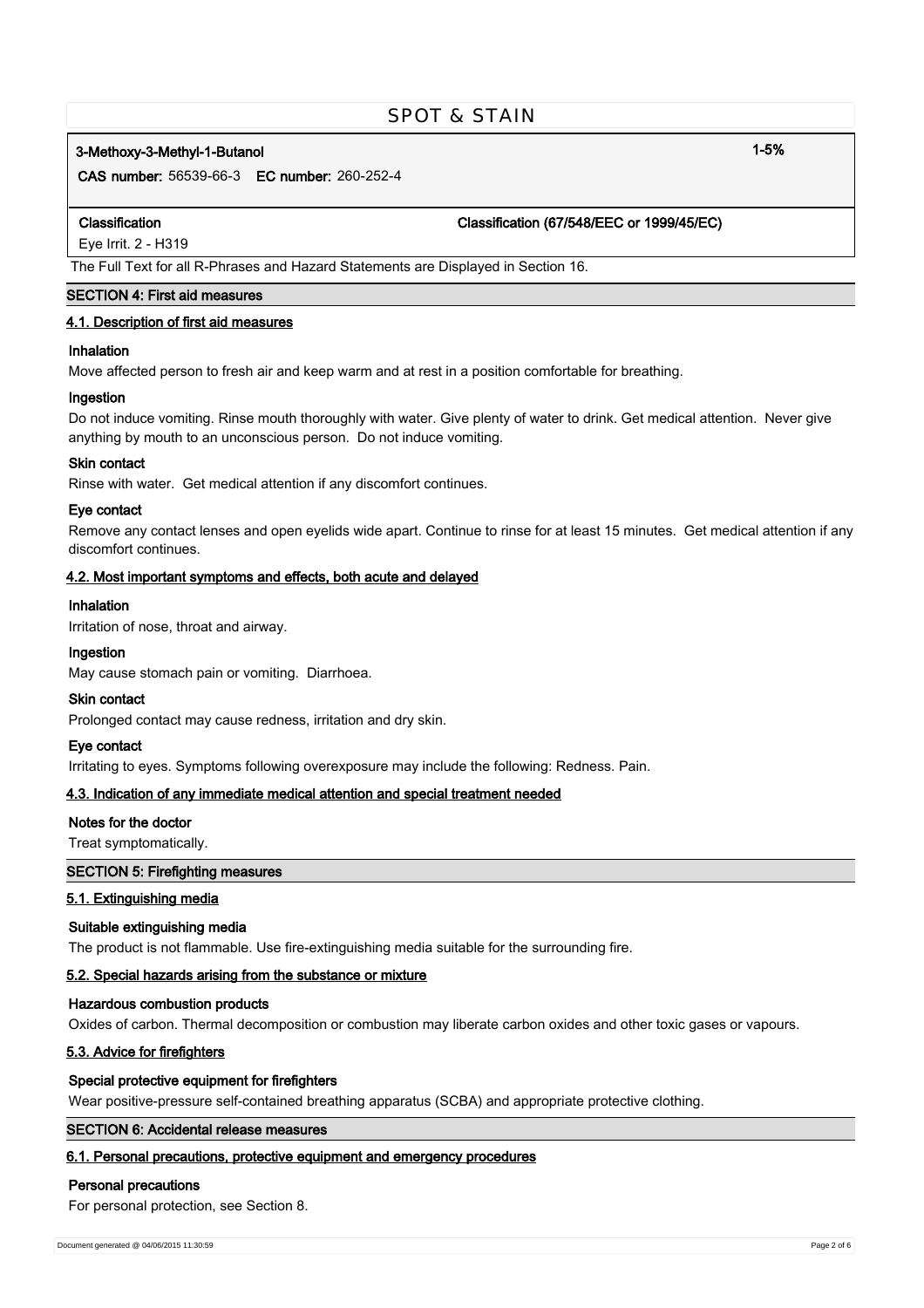# SPOT & STAIN

#### **6.2. Environmental precautions**

#### **Environmental precautions**

Any spillage needs to be contained and not allowed to enter water courses

# **6.3. Methods and material for containment and cleaning up**

#### **Methods for cleaning up**

Stop leak if possible without risk. Absorb in vermiculite, dry sand or earth and place into containers. Flush contaminated area with plenty of water. Avoid the spillage or runoff entering drains, sewers or watercourses.

#### **6.4. Reference to other sections**

#### **Reference to other sections**

For personal protection, see Section 8. For waste disposal, see Section 13.

#### **SECTION 7: Handling and storage**

#### **7.1. Precautions for safe handling**

#### **Usage precautions**

Eye protection should be considered where there is a risk of splashing. Rubber gloves and barrier cream are recommended when using any chemical.

#### **7.2. Conditions for safe storage, including any incompatibilities**

## **Storage precautions**

Store in tightly closed original container in a dry, cool and well-ventilated place. Keep only in the original container.

### **7.3. Specific end use(s)**

#### **Specific end use(s)**

The identified uses for this product are detailed in Section 1.2.

#### **Usage description**

See product label for detailed usage and instructions.

#### **SECTION 8: Exposure Controls/personal protection**

# **8.1. Control parameters**

#### **Occupational exposure limits**

#### **Ingredient comments**

No exposure limits known for ingredient(s).

# **8.2. Exposure controls**

#### **Eye/face protection**

Safety glasses are not normally required. However their use is recommended where there is a risk of spray mist or splashing when using or handling product.

#### **Hand protection**

Chemical-resistant, impervious gloves complying with an approved standard should be worn if a risk assessment indicates skin contact is possible.

#### **Other skin and body protection**

General workwear only

# **SECTION 9: Physical and Chemical Properties**

#### **9.1. Information on basic physical and chemical properties**

# **Appearance**

Clear liquid. Liquid

**Colour**

Colourless.

# **Odour**

Characteristic. Document generated @ 04/06/2015 11:30:59 Page 3 of 6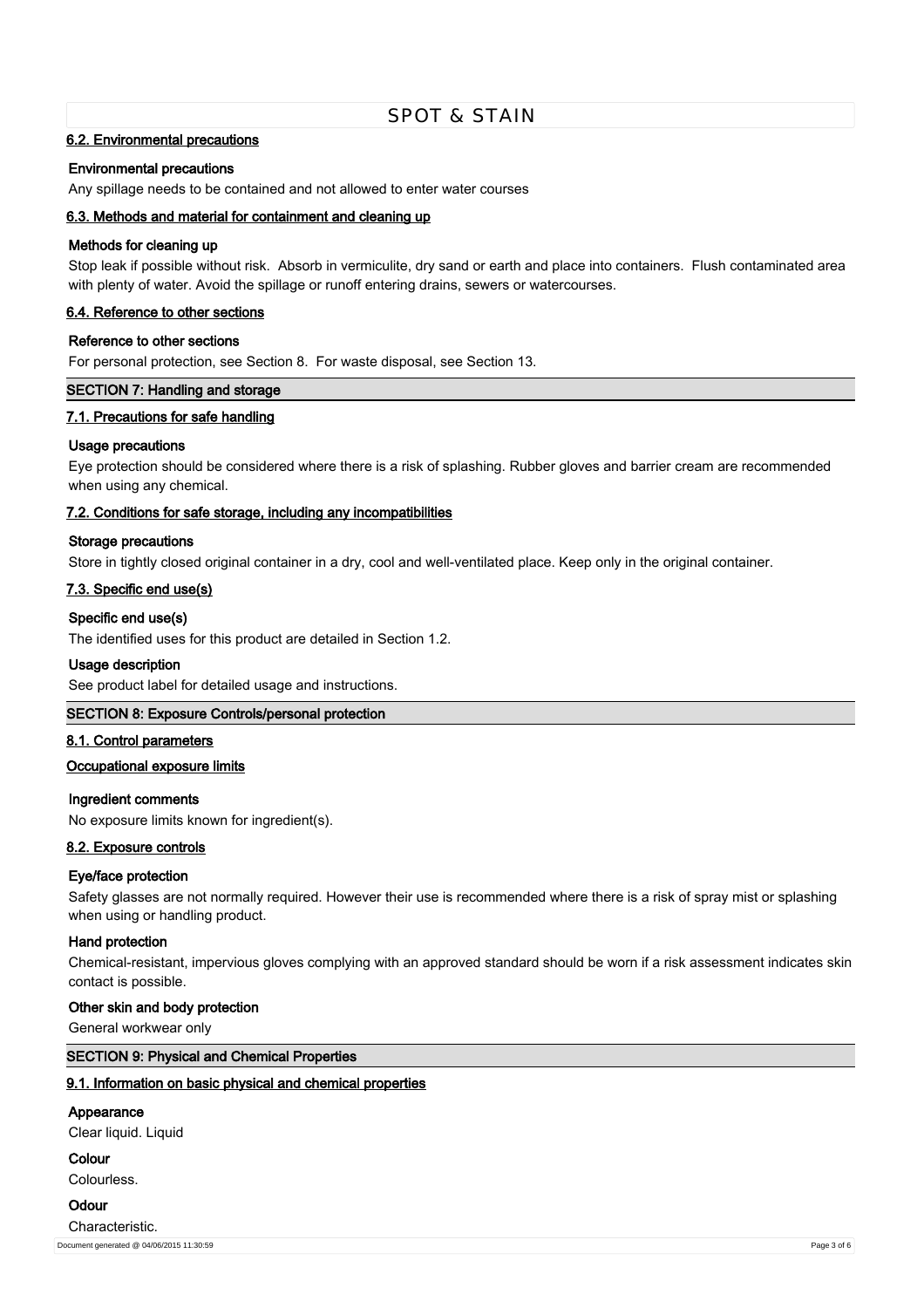# **pH**

pH (concentrated solution): 7.5 - 8.0

# **Initial boiling point and range**

100°C @

# **Relative density**

0.991 - 1.001 @ @ 20°C

# **Solubility(ies)**

Soluble in water.

# **9.2. Other information**

# **Other information**

None.

# **SECTION 10: Stability and reactivity**

# **10.1. Reactivity**

May react with other cleaning chemicals. For specific reactions refer to Section 10.5

## **10.2. Chemical stability**

## **Stability**

Stable at normal ambient temperatures.

#### **10.3. Possibility of hazardous reactions**

Not applicable.

# **10.4. Conditions to avoid**

Avoid excessive heat for prolonged periods of time.

#### **10.5. Incompatible materials**

# **Materials to avoid**

Strong acids. Strong alkalis.

#### **10.6. Hazardous decomposition products**

Not known.

#### **SECTION 11: Toxicological information**

# **11.1. Information on toxicological effects**

#### **Toxicological effects**

No toxicological data is available for this mixture, however data can be provided for specific raw materials upon request.

#### **Ingestion**

Liquid irritates mucous membranes and may cause abdominal pain if swallowed. Diarrhoea. Nausea, vomiting.

#### **Skin contact**

Prolonged contact may cause dryness of the skin.

#### **Eye contact**

Irritation is likely.

# **SECTION 12: Ecological Information**

# **Ecotoxicity**

Not classed as Hazardous to the Environment but release to the environment should be avoided.

# **12.1. Toxicity**

Aquatic toxicity has not been carried out on this product. Data for raw materials contained in this product, when available, can be provided when necessary.

# **12.2. Persistence and degradability**

Document generated @ 04/06/2015 11:30:59 Page 4 of 6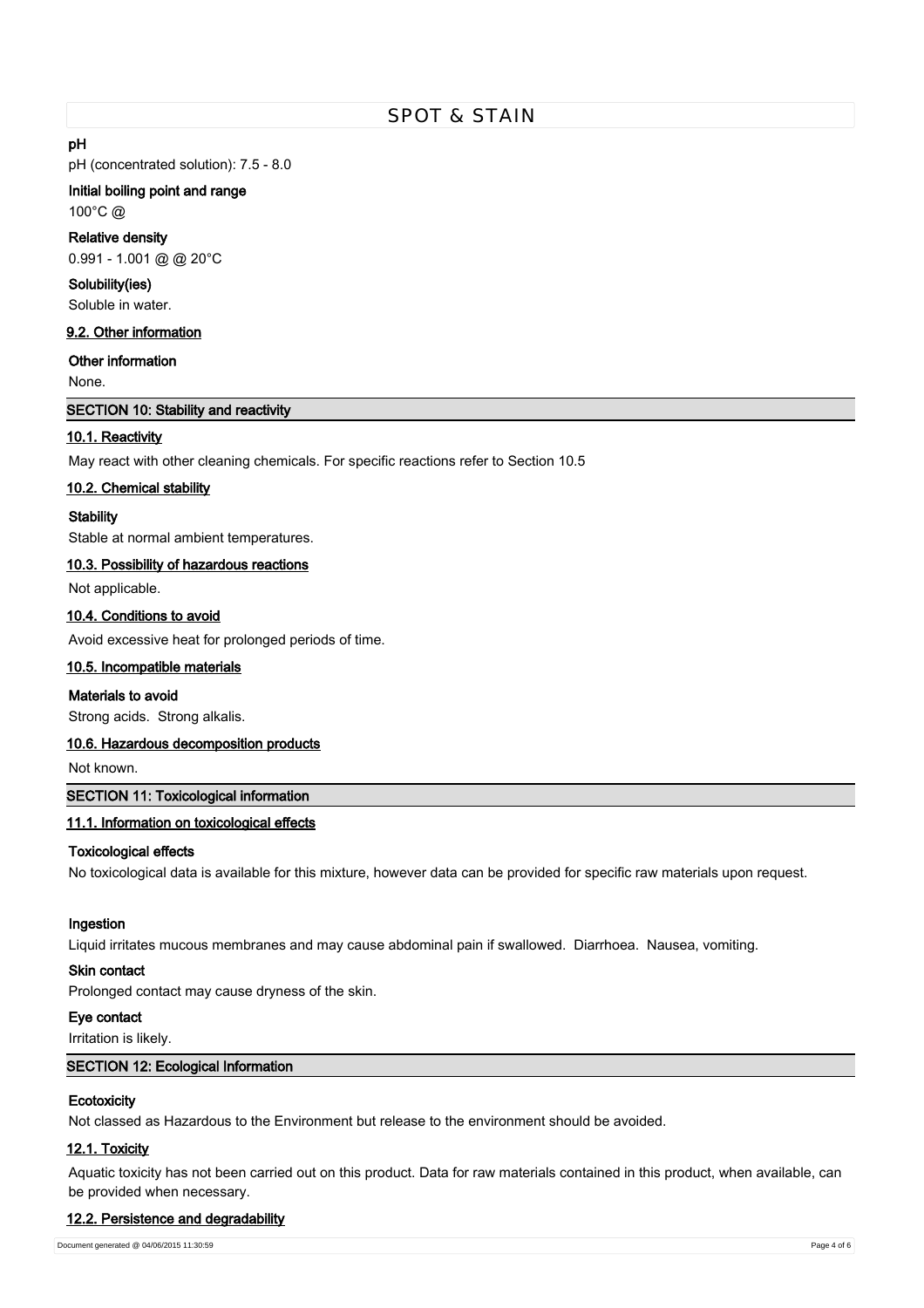#### **Persistence and degradability**

The surfactants contained within the product comply with the biodegradability criteria as laid down in Regulation (EC) No 648/2004.

#### **12.3. Bioaccumulative potential**

The product does not contain any substances expected to be bioaccumulating.

# **12.4. Mobility in soil**

#### **Mobility**

The product contains substances, which are water soluble and may spread in water systems.

# **12.5. Results of PBT and vPvB assessment**

This product does not contain any substances classified as PBT or vPvB.

#### **12.6. Other adverse effects**

None known.

# **SECTION 13: Disposal considerations**

#### **13.1. Waste treatment methods**

#### **Disposal methods**

Dispose of waste to licensed waste disposal site in accordance with the requirements of the local Waste Disposal Authority.

# **SECTION 14: Transport information**

**General** The product is not covered by international regulations on the transport of dangerous goods (IMDG, IATA, ADR/RID).

#### **14.1. UN number**

Not applicable.

### **14.2. UN proper shipping name**

Not applicable.

# **14.3. Transport hazard class(es)**

Not applicable.

#### **14.4. Packing group**

Not applicable.

# **14.5. Environmental hazards**

#### **Environmentally hazardous substance/marine pollutant**

No.

# **14.6. Special precautions for user**

Not applicable.

# **14.7. Transport in bulk according to Annex II of MARPOL73/78 and the IBC Code**

# Not applicable.

**SECTION 15: Regulatory information**

# **15.1. Safety, health and environmental regulations/legislation specific for the substance or mixture**

# **National regulations**

The Chemicals (Hazard Information and Packaging for Supply) Regulations 2009 (S.I 2009 No. 716).

# **EU legislation**

System of specific information relating to Dangerous Preparations. 2001/58/EC. Dangerous Preparations Directive 1999/45/EC. Regulation (EC) No 1907/2006 of the European Parliament and of the Council of 18 December 2006 concerning the Registration, Evaluation, Authorisation and Restriction of Chemicals (REACH) (as amended). Regulation (EC) No 1272/2008 of